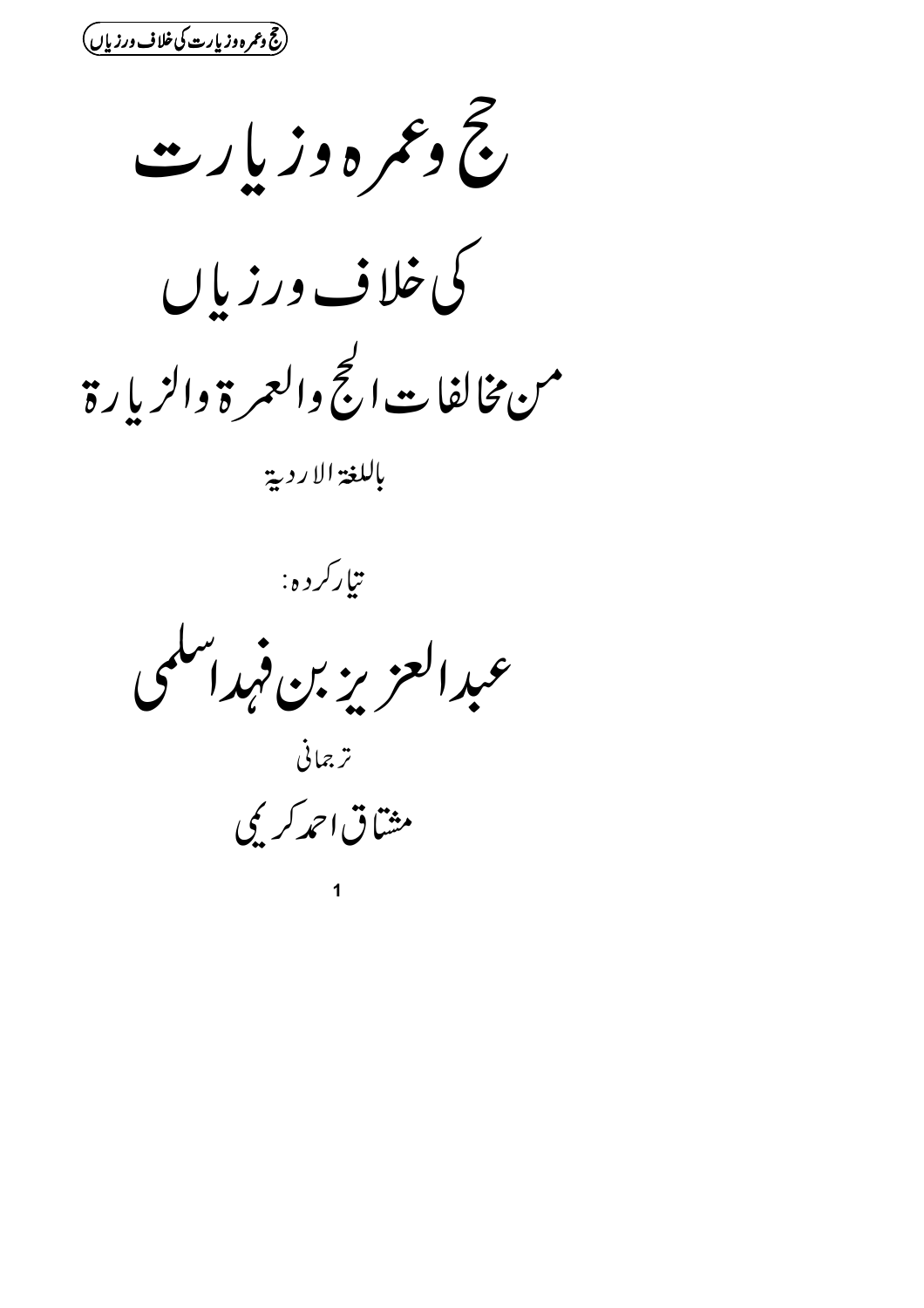(فحج دعمره وزيارت كي خلاف ورزياں) بسم اللدالرحمٰن الرحيم

اَلـحَـمدُ لِلّٰهِ الَّذِى اَرسَلَ رَسُولَهُ بِالهُدىٰ وَدِينِ الحَقِّ لَيُظهرَهُ عَـلـىٰ الـدِّيـنِ كُـلِّـهِ وَلَـو كَـرِهَ المُشرِكُونَ، وَالصَّلاَةُ وَالسَّلاَمُ عَليٰ أشرَفِ الأنبيَساءِ وَالْمُدِسَلِينَ نَبِيِّنَا مُحَمَّدٍ وَعَلَىٰ آلِهِ وَصَحِبِهِ أجمَعِينَ. أَمَّا بَعدُ:

قبولیت عمل کے شرائط میں اللہ تعالی' کے لئے اخلاص اور اس کے رسولﷺ کی متابعت ہے اور جوعمل ان دونوں چز کے خلاف ہو وہ مر دود ہے ، كِيوْنَدِنْهِ كِرِيمَ اللَّهِ فَسَنَّ إِلَيْهِ هُوَ عَمِيلَ عَمَلاً لَمِيسَ عَلَيْهِ أَمْرُنَا فَهُوَ رَدٌّ ﴾ (متفق علیہ )''جس نے ایپاعمل کیا جس پر ہمارا امرنہیں ہے وہ مردود ہے''۔اور حذی<sub>ف</sub>هہ بن پمان رضی اللہ عنہ نے فریایا:''کو**ئی بھی تعبدی کام ج**ہے**اصحاب رسول اللہ** ۔<br>علیقے نے نہیں کیا ہے ،تم بھی نہ کرو' ۔ (اس سے کچھ مختلف الفاظ کے ساتھ امام بخاری رحمہ اللہ نے نکالا ہے ) اورعبد اللہ بن مسعود رضی اللہ عنہ نے فر مایا: ''م امتاع کرواور بدعت نہ کروتو یہی تہارے لئے کافی ہے''۔ ( داری ) نیز پہ جاننا ضر وری ہے کہ بلانیت عبادت فقط نغب ومشقت ہے،اور بلا اخلاص نیت ریا کاری اور بلا انتاع رسول الصَّلاتِينَ اخلاص ريت وغبار كے سوا سچ پہيں۔لہٰذا جواللّٰہ اور دار آخرت کا طالب ہواس پر واجب ہے کہ اخلاص کی حقیقت سمجھ کرنیت درست کرے اورا بتاع رسول اقلیقی کی حقیقت جان کر عمل کی اصلاح کرے ۔اور جبکہ جج وعمر ہ کی

 $\overline{2}$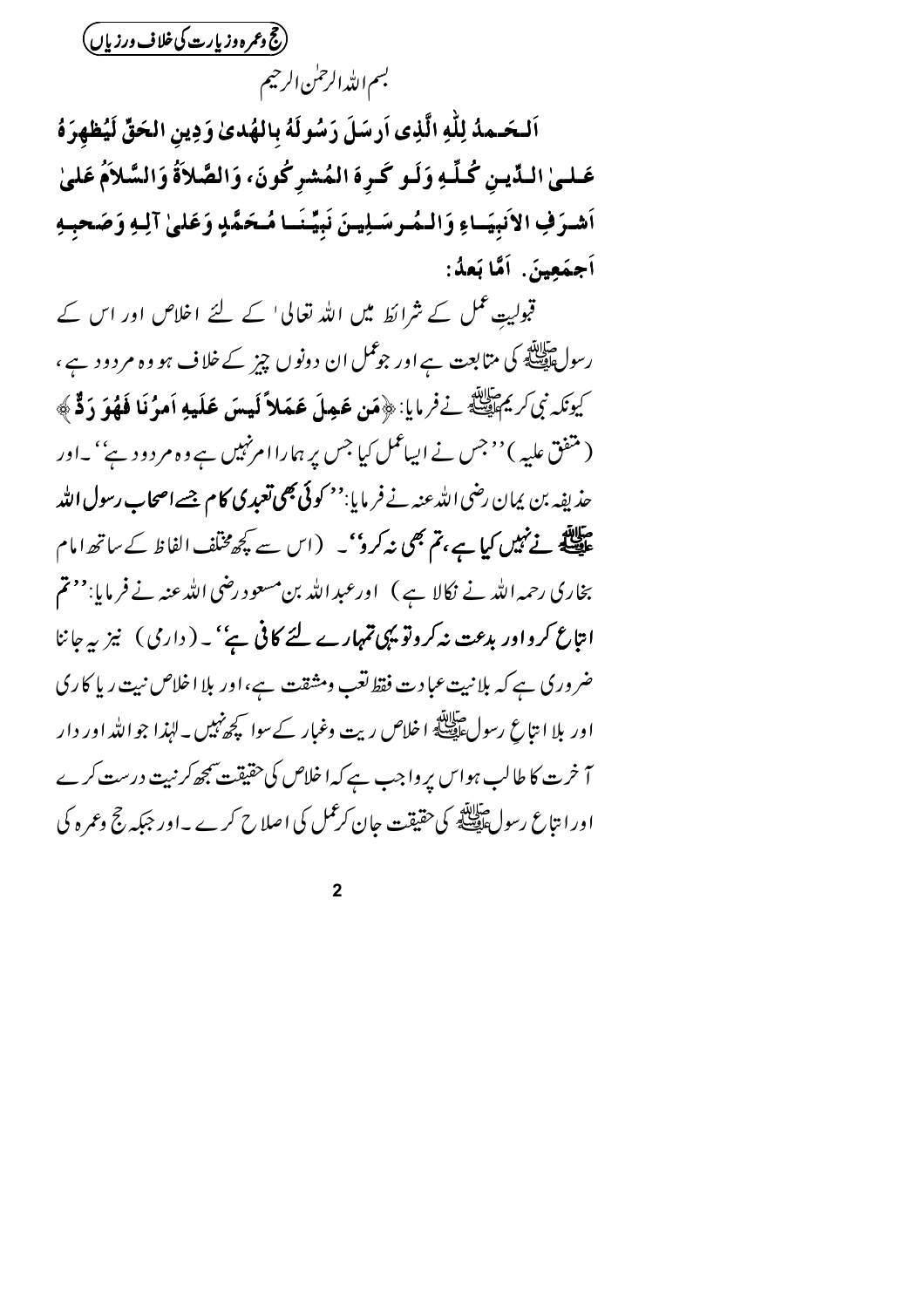(ح<del>ح دعمره وزیارت کی خلاف ورزیاں )</del>

ادائیگی کے وقت بہت ساری خلاف ورزیاں اورغلطیاں واقع ہوتی ہیں ،اوراللہ تعالیٰ نے ہمیں نیکی وتقویٰ کے کا موں میں تعاون اورمسلمان بھائیوں کی خیرخواہی کا حکم دیا ہے ،لہٰذااے پیارے بھائی! ہم درج ذیل چند خلاف ورزیاں آپ کے گوش گز ارکر تے ہیں ۔اللہ تعالیٰ سے دعا ہے کہ وہ اس سے اسلام اورمسلمانوں کو فا ئدہ پہنچائے اور ہمیں اورآ پ کوا بنی صراط متقیم دکھائے :

ا یعض مسلمانوں کا ہے عقید ہ کہ تمام گناہوں کو بالکلیہ ترک اور حج وعمرہ کے بعدان کے ترک کے عزم مقم کئے بغیر حج وعمرہ صحیح ودرست نہیں ہوتا ۔ یہ بات درست نہیں ،اور جب گناہ ومعاصی کا بالکلیہترک اوراللہ تعالٰی کی تو یہ واجب ہے ،تو ہمیں اس کے ساتھ مزید ایک گناہ کا اضا فہنہیں کرنا جا ہئے اور وہ حج وعمرہ کا ترک ہے۔لہٰذا جو حج یاعمرہ کرےاوروہ گناہ پر قائم ہےتواس کا حج وعمرہ صحیح ودرست ہے۔ ۲۔بعض لوگوں کا بیوعقید ہ کہ حج شادی کے بعد ہی صحیح ہوتا ہے ۔

۳۔بعض لوگ ہوائی سفر کرتے ہیں اور میقات سے گز رتے وقت احرام باند ھنے میں سستی وکا ہلی کا مظاہرہ کرتے ہیں اوربعض تو ایئر پورٹ پر اتر نے تک احرام باند ھنے کومؤ خرکر دیتے ہیں ، بیرد ونو ں قسم کےلوگ خطا کار ہیں۔الیں عالت میں ایک مسلمان پر واجب ہے کہ وہ میقات پہنچنے سے کچھ پہلے ہی احرام کا کپڑ ا پہن لے،اور زیادہ اختیاط اس میں ہے کہ وہ ہوائی جہاز پرسوار ہونے سے پہلے احرام پہن لے، کیونکہ اکثر ایبا ہوتا ہے کہ اسے ہوائی جہاز پرسوار ہونے کے بعد احرام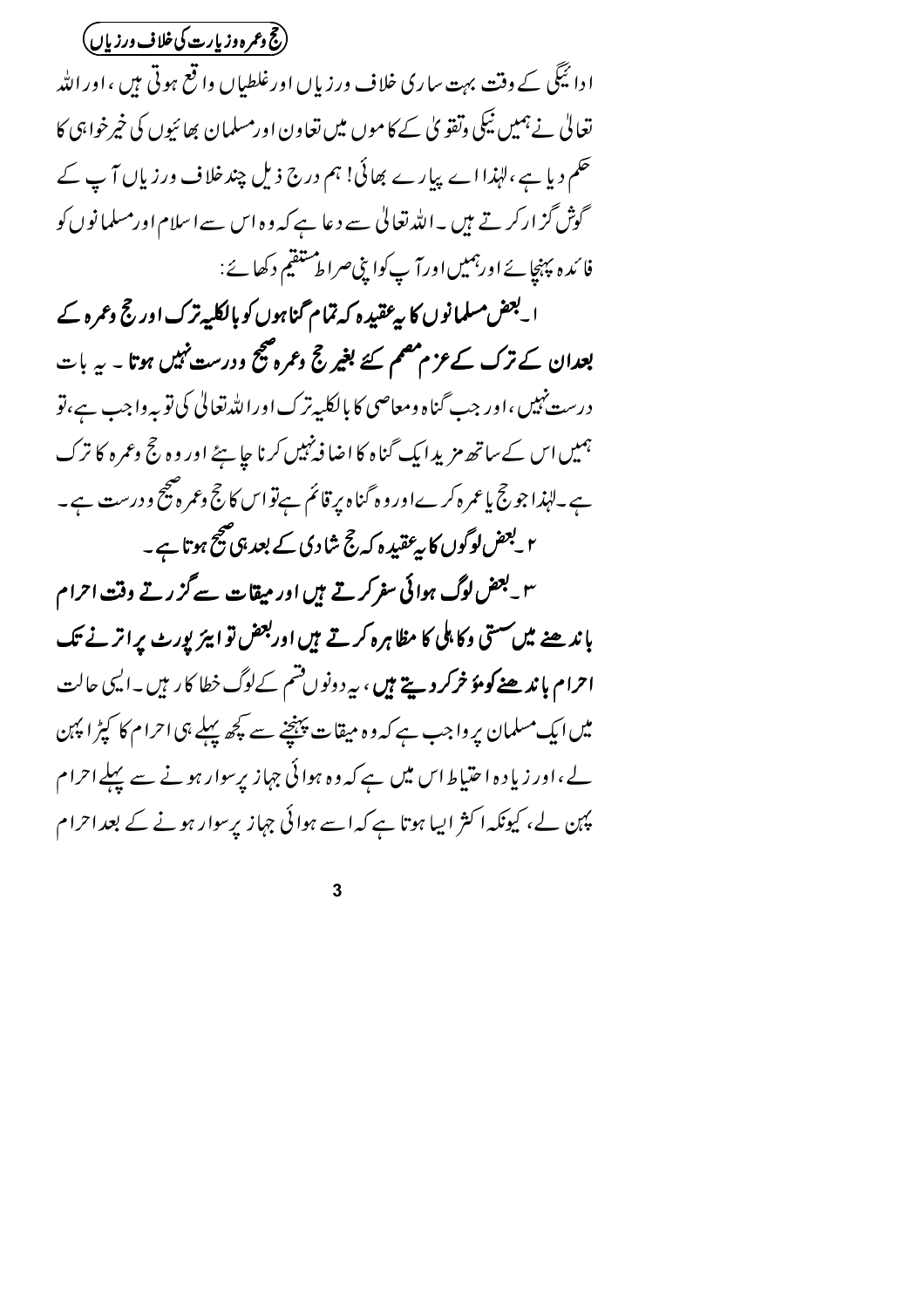(حج <sub>وعمر</sub> ه وزیارت کی خلاف ورزیاں)

سننے کا موقع نہیں ملتا، پھروہ میقات سےگز رتے وقت اپنے حج وعمرہ کا تلبیہ پڑھے، اور میقات کا پتہ ہوائی جہاز کے ذیبہ دارعملہ کےاعلان سے کیا جاسکتا ہے۔ جوْ خص جدہ اپٹر پورٹ سے، یا میقات گز رجانے کے بعد احرام با ندھےاور میقات واپس نہ جائے ،تواس پر واجب کے ترک کےسب ایک دم دینا پڑے گا ،ایک بکرا مکہ میں ذ نح کرے اور پورا کمرا حرم کے فقراءکوکھلا دے ،جیسا کہ شخ ابن باز رحمہ اللہ نے اپنے فیآویٰ میں (۱۲/سه-۱۲۴) ذکر کیا ہے۔

<sup>س</sup> ۔ ایک خلاف ورزی سے ہے کہ بعض لوگ جب احرام باند ھتے ہیں تو اضطباع کی ہیئت میں اپنے کندھوں کوکھولے رکھتے ہیں ۔ یہ جائزنہیں ہے، یہ صرف طواف قد وم طواف عمرہ میں جائز ہے ،اس کے علاوہ تمام حالا ت میں جا در سے کند <u>ھے</u>کوڈ ھانگےر ہناجا ہئے۔

۵ ۔ بغیرمحرم عو**رت کا** سفر ، بی<sup>ر</sup> ام ہے اور نبی کریم ایک کے اس حکم کی صریح كَالِفت بِ: ﴿ لاَ تُسَافِسُ السَراَةُ إِلَّا مَعَ ذِي مَحرَمٍ ﴾ ( بخارى وسلم ) '' کوئی <sub>گ</sub>ورت محرم کے بغیرسفرنہ کرنے' ۔

۲ ۔ایک مخالفت ہہ ہے کہ بعض عورتیں پہ عقید ہ رکھتی ہیں کہ احرام کے کپڑ وں کا خاص رنگ مثلاً ہرا وسفید ہونا جا ہئے ۔ یہ درست نہیں ہے، کیونکہ عورت کے لئے کسی خاص لباس کی تعیین کے سلسلہ میں کوئی حدیث نہیں آ ئی ہے۔لہٰذا جس نے کسی خاص لباس کی تعیین کی ، اس نے ایپی شریعت بنائی جس کی اللہ تعالیٰ نے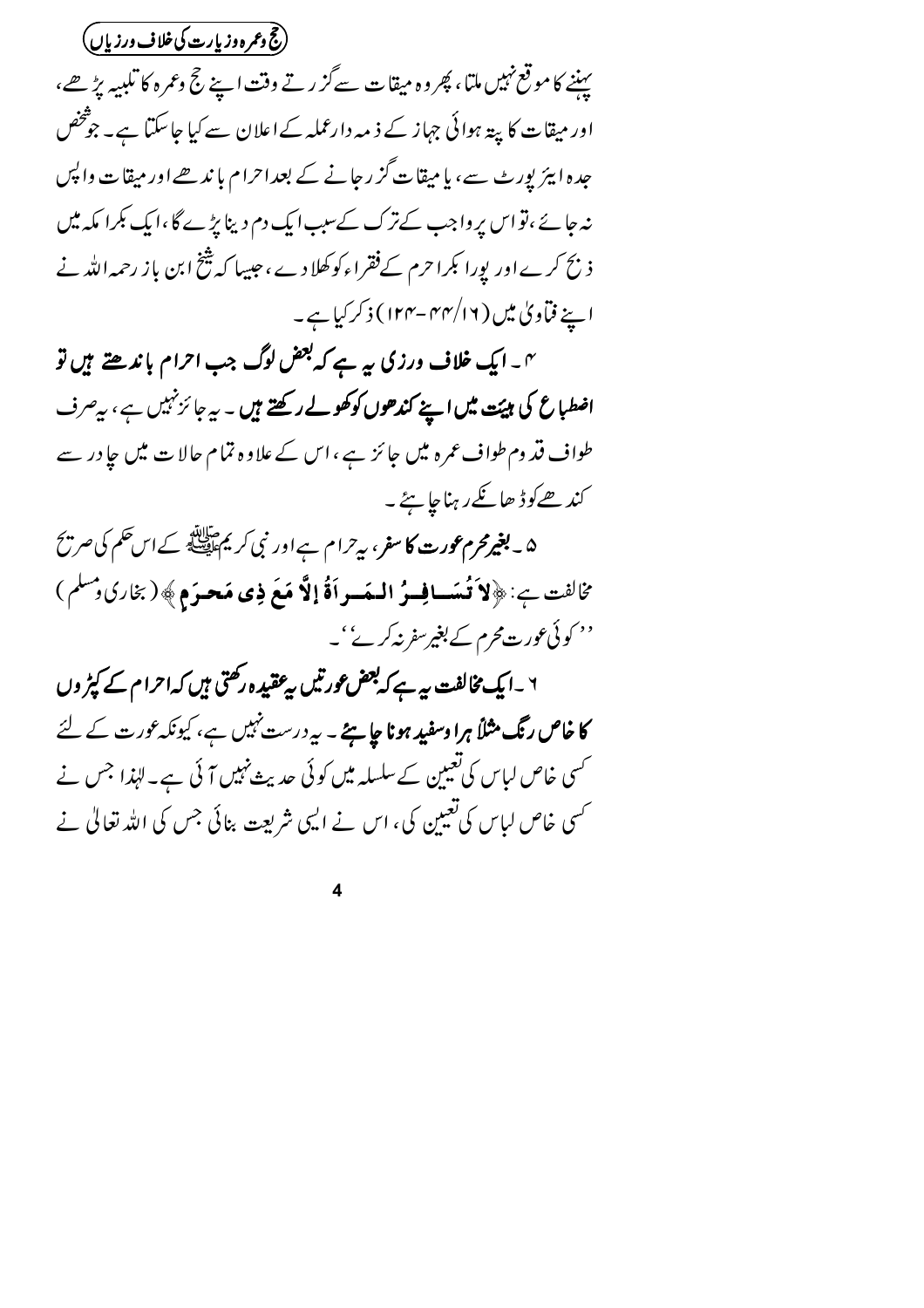(حج وعمر ه وزیارت کی خلاف ورزپاں)

اجا ز ت نہیں دی ہے۔عورت کواختیار ہے کہ اپنی پسند کے مطابق جو سا تر غیر پھڑ کیلا لباس حا ہےاس میں احرام با ندھ لے، نیز اس کے لئے احرام کے کپڑ وں کو بدلنا پا دھوناجائز ہے۔

ے ۔ایک مخالفت جس میں بعض عورتیں واقع ہوتی ہیں ہہ ہے کہ جب وہ حج یاعمرہ کی نیت سے میقات سےگز رتی ہےاور وہ بحالت حیض یا نفاس ہوتی ہے،تو وہ پیمجھ کراحرام نہیں باندھتی کہ احرام کے لئے طہارت شرط ہے۔ بیہ غلط ہے، کیونکہ حیض احرام کے لئے مانع نہیں ہے ،لہٰذا حا ئصہ عورت احرام با ند ھےاور بیت اللہ کے طواف کے سوا وہ سارے اعمال وافعال ادا کرے جوایک حاجی ادا کرتا ہے۔ بیت اللہ کا طواف <sup>حیض</sup> سے پاک ہونے تک مؤخرکرے،حبیبا کہ ام المؤمنین عائشہ رضی اللہ عنہا کے واقعہ میں ہے۔(بخاری)۔

۸۔احرام کی جادر پہننے کے بعد دورکعت نمازیڑھنے کے وجوب کاعقیدہ رکھنا۔سنت مطہر ہ میں اس کی کوئی اصل نہیں ہے ، بلکہا سے و ہ نما زیڑ ھنا جا ہئے جواس وقت اسے ل جائے ، پاتحیۃ المسجد پڑھے ، پاتحیۃ الوضوء پڑھے۔

۹۔سواری پرسوار ہونے سے پہلے تلبیہ پڑ ھنا۔سنت طریقہ ریہ ہے کہ کسی بھی وسائل حمل فقل برسوار ہوتے وقت اوراس کے چلنے سے پہلے تلبیہ پڑھے ، کیونکہ نبی کر پم مالاتھ نے ایبا ہی کیا ہے۔ ایبا کرنے سے ایک تو انتاع سنت جا تا ہے ، د وسرے احرام سےقبل خو دکو وقت کی وسعت سےمحروم کر لیتا ہے۔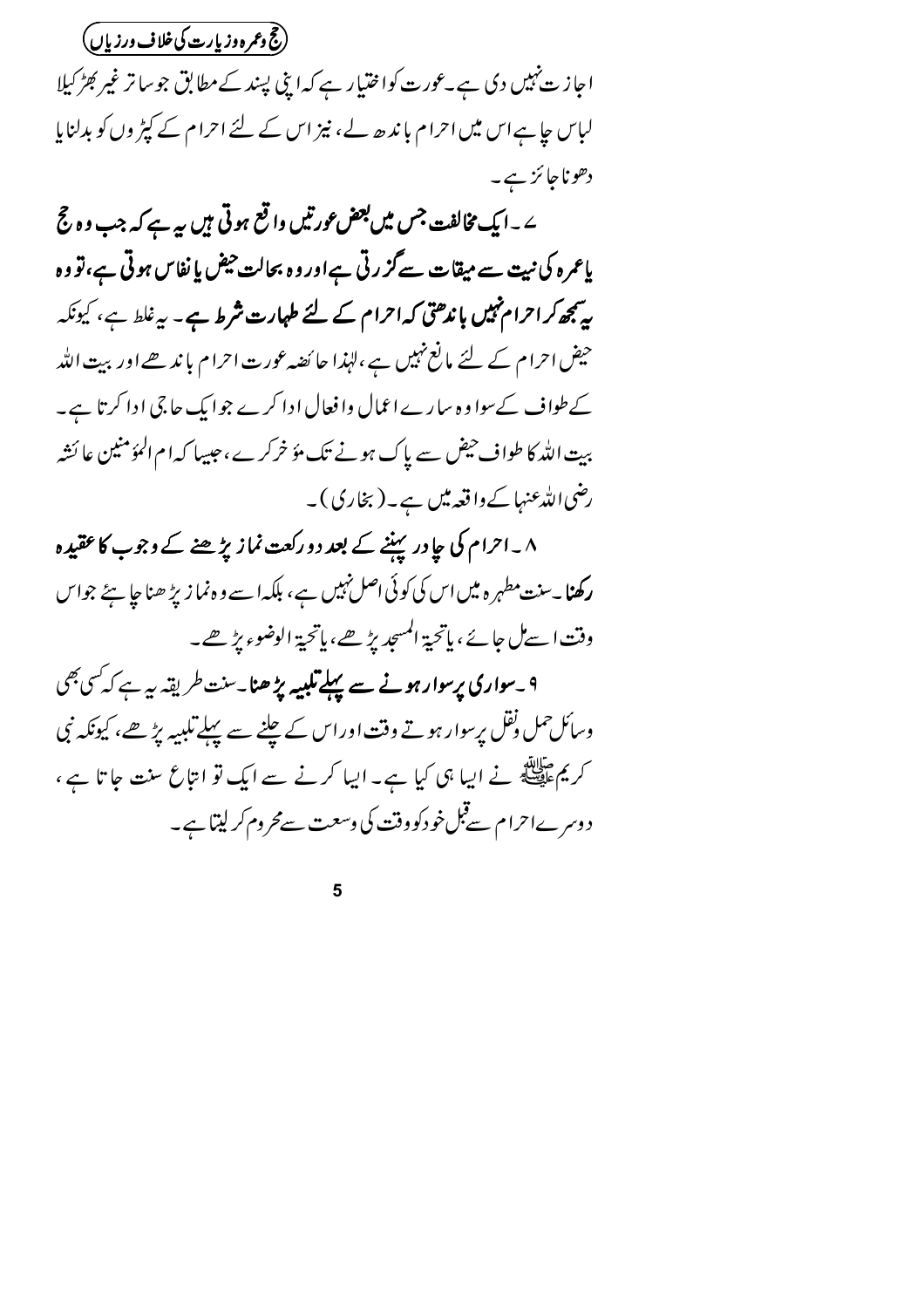(حج وعمر ه وزیارت کی خلاف ورزپاں) •ا۔احرام پہننے کے بعد سترعورت کی رعایت نہ کرنا، آ پ بہتوں کو دیکھیں گے کہ اس معاملہ میںغفلت سے کام لیتے ہیں اور دوسروں کوایذ اپہنچاتے ہیں۔ان پر واجب تو به تھا کہ وہ اپنے سترعورت کی حفاظت کرتے اور سوار ہوتے ،پا اٹھتے بیٹھتے ، یاسوتے جا گتے ،پا گا ڑیوں کی سٹرھیوں پر چڑھتے وقت اس معاملہ میںغفلت نہ بر تتے۔ اا۔ایک عام مخالفت طواف وسمی کے آغاز میں زور سے نبیت کرنا ہے۔ علامہ ابن قیم رحمہ اللہ نبی کر پم ایللہ کے قج کا طریقہ بیان کرتے ہوئے فر ماتے ہیں : ''اور آ پ اللہ ؓ نے بی<sup>ن</sup> پیس کہا کہ میں اس ہفتہ کے طواف کی بیراور بی<sub>ن</sub>نیت کرتا ہوں ...... پھر علامہ موصوف نے فر مایا:'' بلکہ س<sup>من</sup>کر بدعات میں سے ہے''۔اور ہرفتم کی خپر و بھلائی تو نبی کر پم سالاتی کے ابتاع میں ہے۔

۱۲۔ بہت سارےلوگ طواف کی خاص دعاؤں کا التزام کرتے ہیں جنہیں وہ ان مناسک کی کیابوں سے دیکھ کریڑھتے ہیں جو مکہ کر مہ میں فر وخت ہوتی ہیں اور مجھی کبھی ان د عا وَں کوایک قاری پڑھوا تا ہے ، پہلے وہ بلند آ واز سے پڑ ھتا ہے ، پُ*ھر* اس کے بعدلوگ اجتماعی شکل میں اسے د ہراتے ہیں،جس سےطواف کرنے والوں کو بڑی الجھن اورتشویش ہوتی ہے۔پیطر یقہ چندوجوہ سےغلط ہے : اول: پیرایسی دعا کا التزام ہے کہ اس عبادت میں جس کا التزام وار دنہیں ہے، کیونکہ نبی کر پم علاقہ سے حالت طواف میں کوئی خاص دعا وار دنہیں ہے۔لہٰذا ایک مسلمان پر واجب ہے کہ وہ اس چیز سے اللہ کا قرب تلاش کرے جو اس نے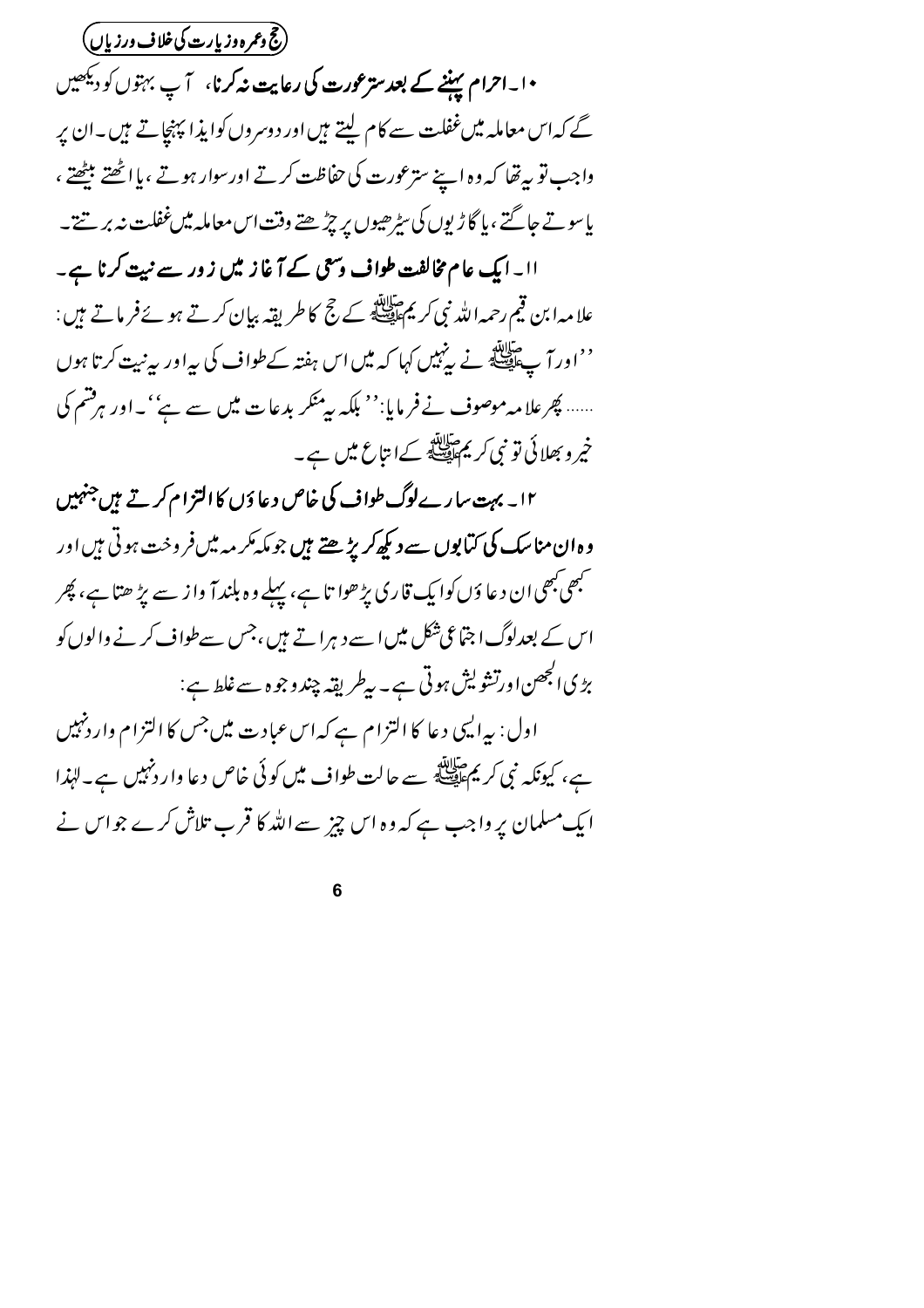(حج وعمر ه وزیارت کی خلاف ورزپاں) مشروع کیا ہے، اور پور بےخثوع وخضوع اورحضور قلب کے ساتھ اس طرح دعا کرے جوخودکو ساسکے،اور دعاءکرتے وقت سنت برعمل کی کوشش کرے ،اوراگر قر آن يڑھے، پاتيبج دہليل(مستحان الله ، لا إله إلا الله) پڑھ تو بہتر ہے۔ د وم : اجتّاعی د عاء بدعت ہے،خواہ بحالت طواف کرے، ہا تلبیہ کے وقت ، پاکسی بھی دیگرعبا د ت میں ۔ سوم:مشر وع ہیرہے کہ دعاء کے بعد آ مین کہی جائے ، دعا کرنے والے کے ساتھ ساتھ د عاءکو د ہرا نائبیں ۔ ۱۳۔بعض لوگوں کا حطیم (حجر اساعیل ) اور کعبہ کے درمیان اس طرح طواف کرنا کہ حجر اساعیل کے در واز ہ سے داخل ہوکر سامنے کے در واز ہ سے نکل جائے اور *ح*طیم کو دا ئیں جانب چھوڑ دے ۔ یہ بہت بڑ ی<sup>غلط</sup>ی ہے،اس سے طواف ہی صحیح و درست *نہیں ہو*گا ، کیونکہ اس نے بیت اللہ کا طواف ہی *نہیں* کیا ،اس نے تو بیت الله کےبعض حصے کا طواف کیا۔ کیونکہ حطیم (حجرا ساعیل ) کعبہ کا حصہ ہے ۔ ۱۴۔ایک خلاف ورزی پہ ہے کہ دورانِ طواف بعض لوگ مقام ابرا ہیم، حطیم کی دیواراورکعہ شریف کے بردوں کامسح کرتے ہیں ۔ ۱۵۔بعض لوگ طواف میں پاسعی میں ایک دوسرے کو پکڑے ہوئے اجن<sub>ا</sub>عی شکل **میں چلتے ہیں اور دوسرےلوگوں کو تخت کے ساتھ دھکیلتے ہیں** ،جس سے حاجیوں کو ایذ ارسانی، تکلیف، تنگی اورخوفز دگی ہوتی ہے۔پیرسب حرام ہے، جائزنہیں ہے۔

 $\overline{7}$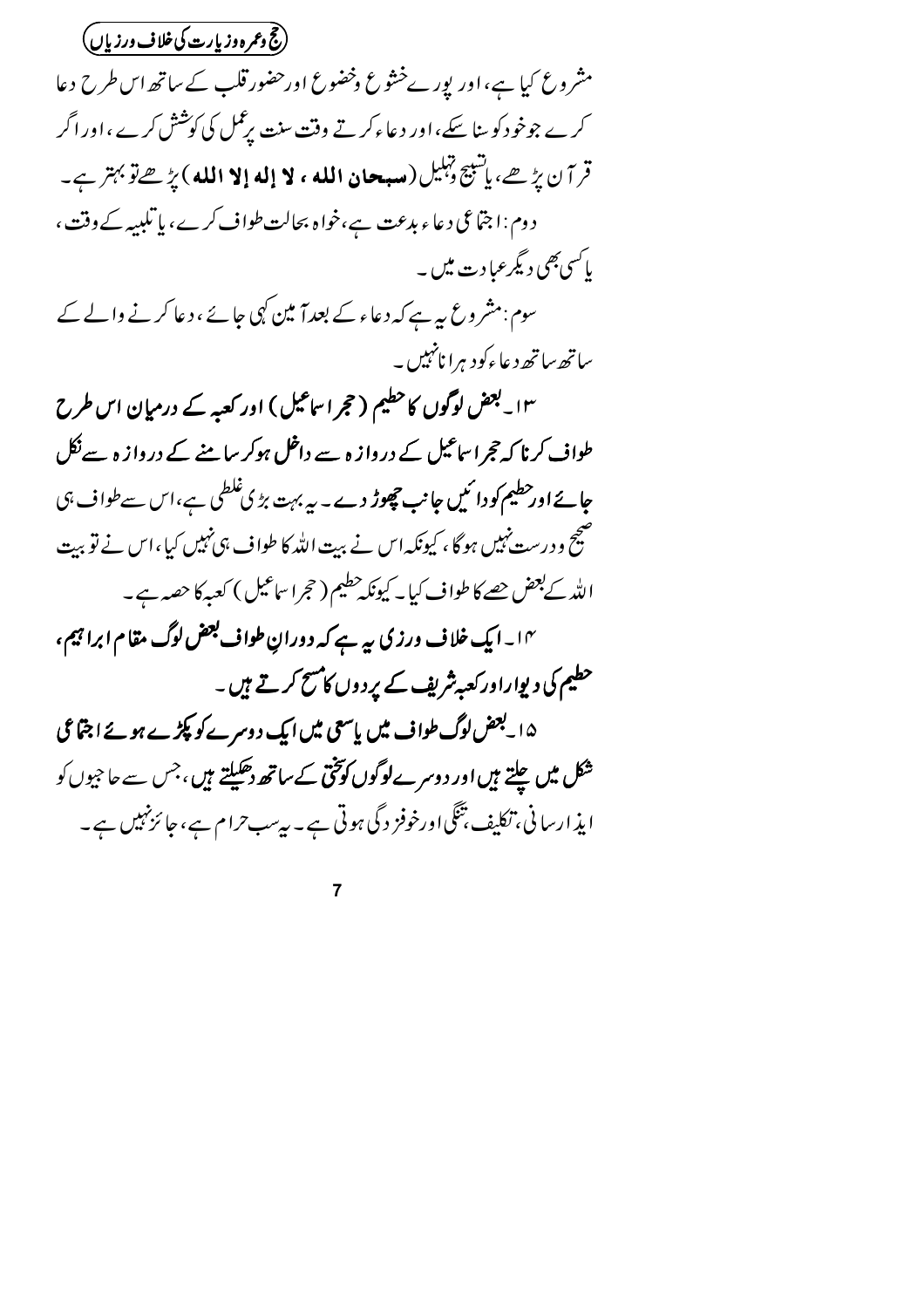(حج <sub>وعمر</sub> ه وزیارت کی خلاف ورزیاں) ۱۶۔ رکن پمانی کو بوسہ دیتا۔ بہ غلط ہے، کیونکہ رکن پمانی کا صرف ہاتھ سے اسلام کیا جا تا ہے، نہ اسے بوسہ دیا جائے اور نہ ہی از دحام کے وقت اس کی طرف اشارہ کیاجائے۔

۱۷۔ایک مخالفت جوبعضعورتوں کی طرف سے سرز د ہوتی ہے وہ ہ<sub>ی</sub>ے کہ بعض عورتیں حجراسود کے پاس از دحام کرتی ہیں اورمر دوں سے اپنے جسم کے ساتھ مزدتم ہوتی ہیں جس سے مرداس کے ساتھ چپک جاتے ہیں ،اس طرح وہ فتنہ دفساد اورشر و برائی کا سبب بن جاتی ہیں جس کاانجام بہر حال احمِ انہیں ہوسکتا۔ان حالا ت میں بعض منکر ات کی خبر یں بھی ملی میں ۔اس طرح و ہ حرا م کا ار نکا ب کر تی میں جبکہ و ہ ایک سنت کی ادائیگی کے لئے پہ ساری حرکت کرتی ہیں، کیونکہ حجراسود کو بوسہ دینا طواف کی سنت ہے، بلکہ بھی ایسی حالت میں اس کے لئے حجرا سود کا بوسہ حرام ہوجا تا ہے۔ اور مفسدہ کا دفاع جلب مصالح پر مقدم ہوتا ہے ، اورعورتوں کے اولیاء پر واجب ہے کہ وہ از دحام وبھیڑ کے وقت ان کوطواف نہ کرا ئیں ، نیز انتظامیہ اور کنٹر ول کرنے والوں پر واجب ہے کہ اس طرح کے منکر کا موں سے منع کر دے۔ ۱۸۔ طواف اورسعی میں عورتوں کا مر دوں کے ساتھ دھکم پیل اورعورت کا مردوں کےساتھ کمیں ومیں کی پرواہ نیکرنا،مزید براںعورت کا ننگ و بے پر د ہ زرق برق لباس پېننا،اپنے چہرہ پاگر دن کوکھلا حچوڑ دینا،اس طرح – والعیاذ بالله – وہ الله کے حرام کا م کا مرتکب کھہر تی ہےاور دوسروں کی عبادت کو فاسد کر دیتی ہے۔ پھر کس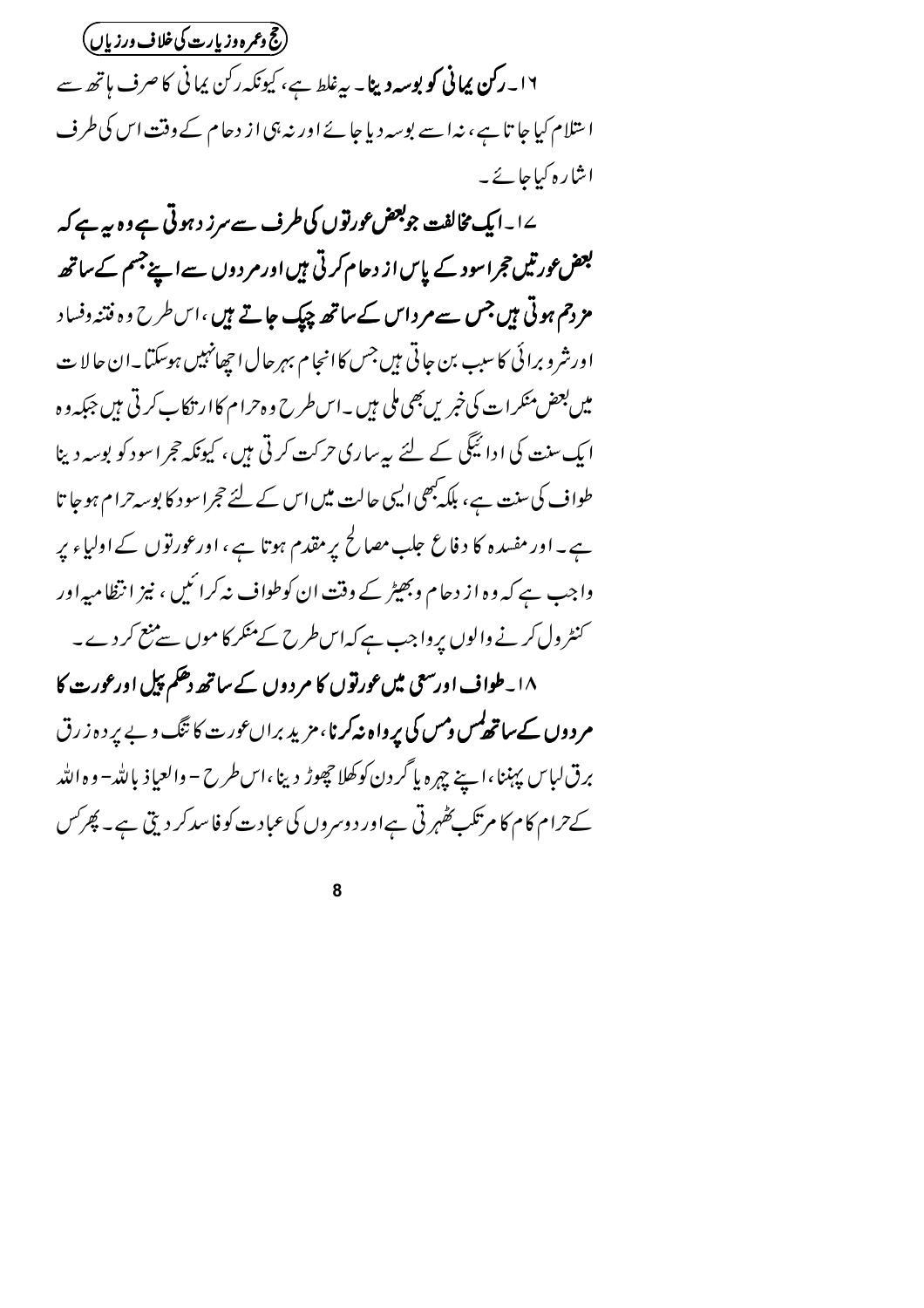(حج <sub>وعمر</sub> ه وزیارت کی خلاف ورزیاں) منہ سے وہ اپنے رب کی رحمت اورعبادت کے قبولیت کی امید رکھتی ہے؟ جبکہ عظیم منکر اموراس مس دلمس سے حاصل ہوئے جن سےخبر دارر ہناسب پر واجب ہے۔ <sup>1</sup>ا۔آ غازطواف کی کیبر کے پاس کمبی دیر تک *کھہر*نا،جس سے آ دی پا جماعت گئی گئی مرتبہ حجراسود کی طرف اشار ہ کرتی ہےاور جس سے رفیارطواف رک جاتی ہے اورا ز دحام بڑ ھ جا تا ہےاوربعض د فعہ لوگوں کو د ھکا لگ جا تا ہے، ہاشدت از دحام سے زمین برگریڑ تے ہیں۔اور پیج بات ہہ ہے کہ ہاتھ سےاشارہ کرےاور خط کے باس نە*ڭىن بے*اور نەد مان نمازى<sup>ر</sup> ھے۔

۲۰ \_ بعض طواف کرنے والے بہ عقید ہ رکھتے ہیں کہ طواف کی دورکعت نماز مقام ابراہیم کےقریب ہی پڑ ھنا چاہئے ، پھر وہ اس کے لئے بھیڑ لگاتے ہیں ، جبکہ طواف کی د ونوں رکعت مسجدحرا م کے کسی بھی حصہ میں بڑ ھ لینا کا فی ہے ۔

۲۱۔ایک بدعت وخلاف ورزی پی<sup>دیکھ</sup>ی جاتی ہے کہ بعض حاجی جب طواف وداع کے بعدحرم سے باہرنگتے ہیں،توالٹے یا دَں (پیچھے کی طرف)لوٹتے ہیں۔ ٢٢۔مفادمروہ کے پاس ہر چکرمیں آیت ﴿إِنَّ الْمِصَّفَا وَالْمَدِوَةَ﴾ الْحُ پڑھتے ہیں ، بہ خلاف سنت ہے ، بلکہ مشروع ہہ ہے کہ بہ آیت صرف پہلے چکر کے آ غاز میں صفا پہاڑ کی پر چڑھتے ہوئے پڑھے۔ ۲۳۔ایک خلاف ورزی بیرہے کہ بعض سعی کرنے والے پیعقید ہ رکھتے ہیں

کہ اس کی سعی اس وقت تک کامل و پوری نہ ہوگی جب تک وہ صفا ومروہ پہاڑی کے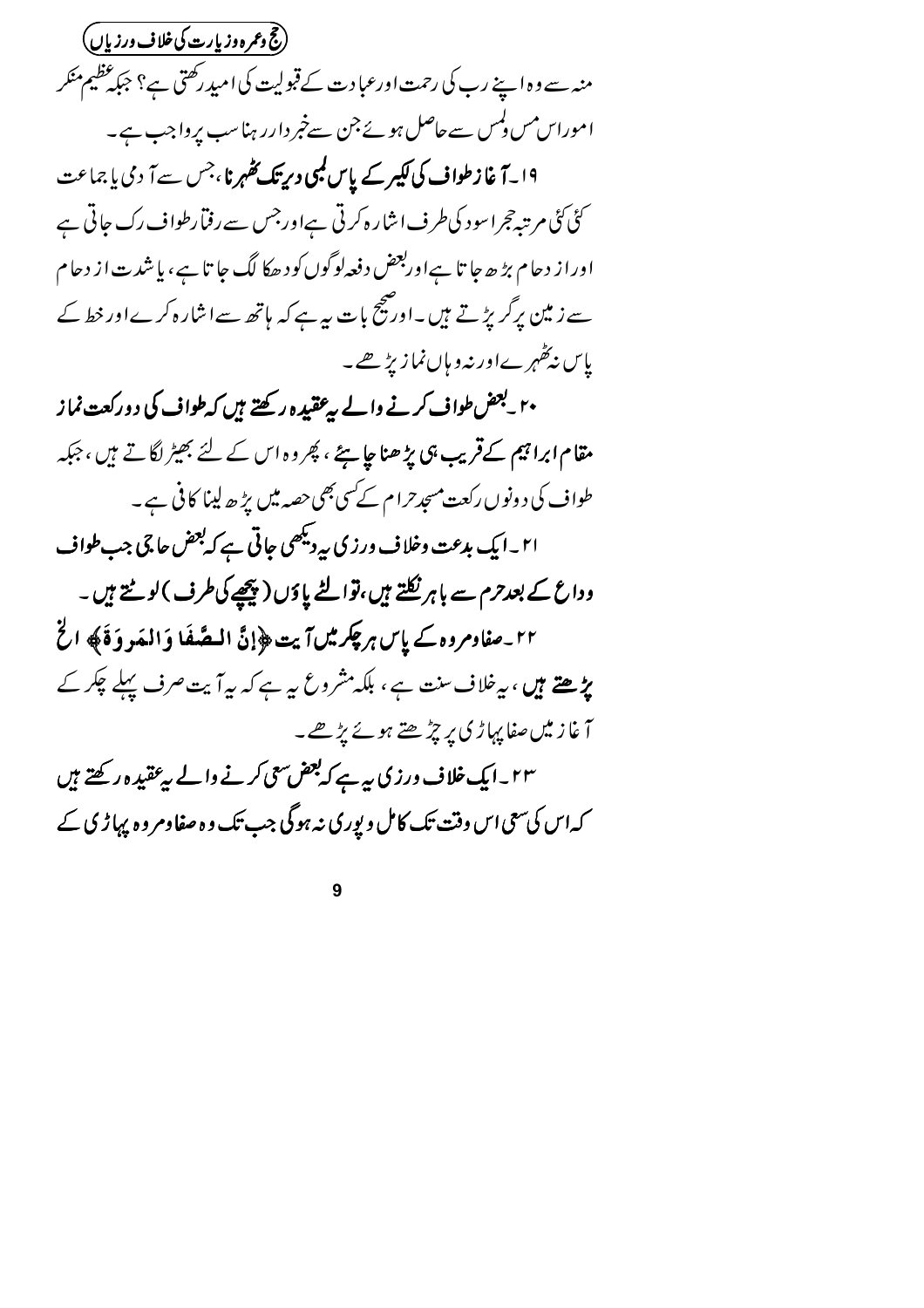(فحج دعمره وزيارت كي خلاف ورزياں)

آ خری حصہ پر نہ چڑھ جائے ۔جبکہ بیہ غلط ہے۔ ۲۴ ۔ایک مخالفت ہ<sub>ی</sub>ے کہ<sup>بعض لو</sup>گ اپنے طواف پاسمی میں چلتے رہتے ہیں گر چەنماز کی**ا قامت ہوچکی ہوتی ہے**،اس سے وہ اپنے اس چکرکو پورا کر لینا جا ہتے ہیں ۔جبکہ واجب یہ ہے کہ پہلےنما زادا کر لے پھر چکر کا ہاقی حصہ یورا کرےاوراس چکر کو پھر سے نہ دو ہرائے ۔علامہ عبد العزیز بن باز رحمہ اللہ سے اس کے متعلق دریافت کیا گیا تو موصوف نے پہ جواب دیا:'' جب نماز کی ا قامت ہوجائے تو نماز پڑھے، پھروہ جگہ لوٹ آئے اور وہاں سے باقی چکر پورا کرے،اس پرحجراسود کے پاس لوٹ جا ناضر وری نہیں'' ۔

۲۵ <sup>س</sup>سعی سے متعلق ایک مخالفت ہیر ہے کہ بعض لوگ صفا ومروہ کی سعی سے فراغت کے بعد دورکع**ت نمازیڑھتے ہیں۔** یہ بدعت ہے، نبی کر یہ اللہ سے ثابت نہیں ہے۔اورطواف کے بعد کی دورکعت پر قیاس کرنا تو بہ مردود قیاس ہے، کیونکہ نبى كريم عليلله كاطر يقدان د ونو <sub>ك</sub> ركعتو <sub>ك</sub> كوچھوڑ نا ہى ہے ۔

۲۶۔ایک خلاف ورزی اورمخالفت ہے ہے کہ بعض حج وعمرہ کرنے والے جب حلق یا قصرکاارا د ہ کر تے ہیں تو دیکھا جا تا ہے کہ وہ بعض سر کاحلق کراتے ہیں اور ہ**اتی حصہ کو چھوڑ دیتے ہیں۔اور** جب قصر کااراد ہ کرتے ہیں تو سر کےا گلے حصہ سے کچھ ہال ، ہا پچھلے حصہ سے اور کناروں سے چند ہال کٹوالیتے ہیں ۔ بہ حلال ہونے کے لئے کا فی نہیں ہے۔علامہ عبدالعزیز بن باز رحمہاللہ نے فر مایا:''علماء کے صحیح قول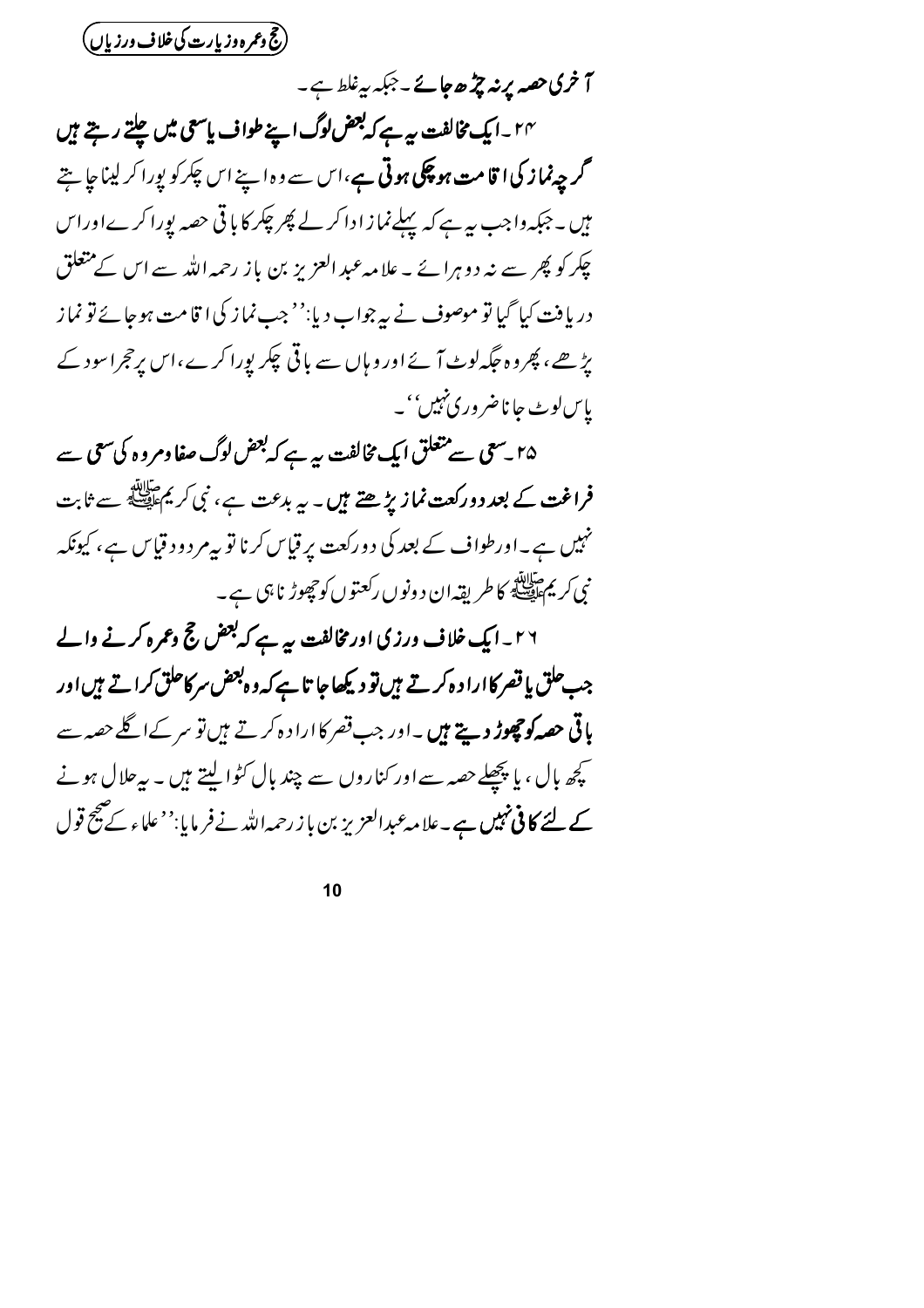(حج <sub>وعمر</sub> ه وزیارت کی خلاف ورزیاں) کے مطابق نہ سر کے بعض حصہ کا قصر کرنا کا فی ہے اور نہ بعض حصہ کا حلق کرنا ، بلکہ یورےسرکا قصر کرنا پاحلق کرنا ضروری ہے''۔ اورعورت پر داجب ہے کہ وہ اپنے سر کے بالوں کالٹ بنالےاور ہرلٹ سے بفتر رایک انگلی کاٹ لے ۔ ےr۔ عرفہ کی یہاڑی (جوجبل رحمت سےمعروف ہے ) پر چڑ ھنااوراس کا مس دلمس کرنااور بہعقید ہ رکھنا کہ اس پہاڑی کی کچھ خصوصیت وفضیلت ہے،جس کی وجہ سے ایپا کرنا واجب ہے۔جبکہ نبی کریم ایللہ کی سنت اس پہاڑی کے پیچےقبلہ رخ

ہوکر دقوف کرنا ہے۔

۲۸۔ایک خلاف ورزی حدودعرفہ سے باہر وقوف کرنا ہے ، جبکہ عرفہ کے حدود کونمایاں نشانات کے ذ ریعہ داضح کر دیا گیا ہے۔عرفہ کا دقوف حج کا رکن ہے اس کے بغیر حج مکمل نہیں ہوتا۔ نبی کریم ایلنگھ نے فر مایا: ﴿**أَلَــحَــجُ عَــوَ فَةٌ** ﴾''جُ دقوف عرفہ کا نام ہے''۔(ابودا دَ دوتر مذی ۔علامہ البانی نے اسے صحیح قرار دیا ہے ) ۲۹ \_ایک خلاف درزی به <sub>پ</sub>ھی ہے کہ پوم *عر*فہ کوہنسی دی**ز**اق اورفضول و باطل گفتگو میں مشغول ر ہنا، یا د گاری تصویریں ا تارنا، علا نیہ سگریٹ وحقہ پپنا ، اس عظیم دن میں دعا ومناجات نہ کرنا۔اور جومسلمان بھی لوگوں کی ایسی حرکت کرتے ہوئے د کیھےاس پران کونصیحت وخیرخواہی کرناواجب ہے۔ ۳۰ ۔ایک مخالفت دعاء کے درمیان جبل *عرفہ کوس*ا منے کرنا ہے ، جبکہ اولٰی <sub>س</sub>ہ ہے کہ قبلہ رخ ہوکر دعاء کی جائے۔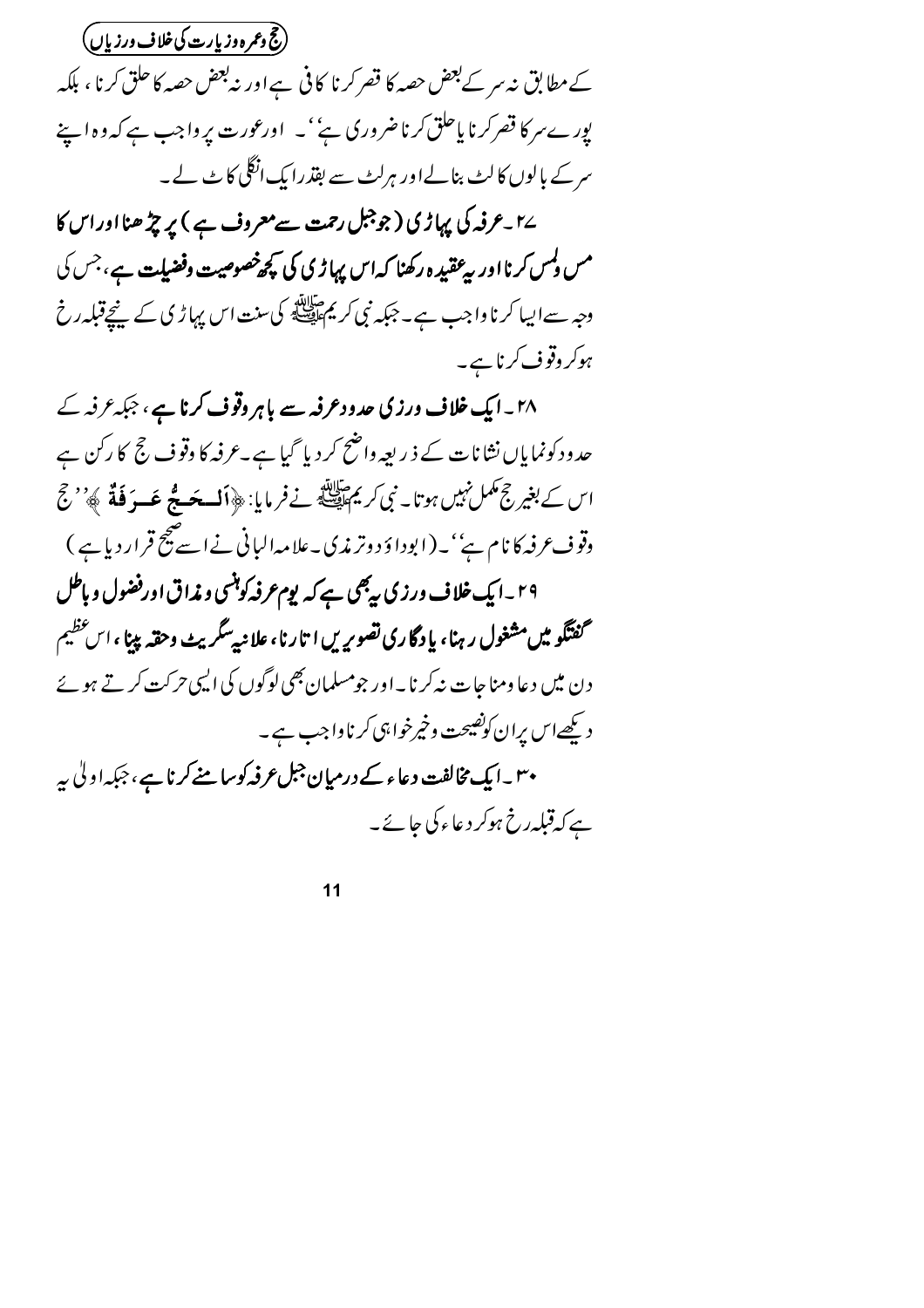(حج <sub>وعمر</sub> ه وزیارت کی خلاف ورزیاں) ا<sup>س</sup>ا بہ ایک خلاف ورزی میدان *ع*رفہ سےغروب آفتاب سےقبل اہل بدعت کانکل جانا ہے۔ بی<sup>ر</sup> ام ہے، کیونکہ بیہ نبی کر یم ایک پیچ کی سنت کے خلاف ہے جبکہ آ ب ۔<br>علیمتکے عرفہ میں مقیم رہے یہاں تک کہ آفتاب غروب ہو گیااوراس کی کمکیہ غائب ہوگئی اوراً پﷺ نےارشادفر مایا: ﴿**لِتَسَاخُهُ وا عَنِّي مَنَامِيكَكُم** ﴾ (مسلم واحمه ) <sup>د دی</sup>م مجھ سے اپنے مناسک سکھ<sup>الو</sup>' ۔ نیز غروب آ فماّب سےقبل عرفہ سے نکلنا اہل حا ہلیت کاعمل ہے۔

۳۲۔ایک مخالفت نصف رات سےقبل مز دلفہ سے بہت سارے لوگوں کا نکل جانااور وہاں میپت ( رات گزارنا ) نہ کرنا ہے ۔ جبکہ مہیت مز دلفہ حج کے فرائض وواجبات میں سے ہے ۔ اور نبی کریمﷺ نے مزدلفہ میں مہیت کیا اور فرمایا: ﴿ خُبِلُوا عَبِّي مَنَامِيكُكُم ﴾ ''تم جُھ سےاپنے مناسک سکھان'۔اورآ پاَ ﷺ نے پانی پلانے والوں ، چرواہوں اور کمز وروں ( بوڑھوں اورعورتوں ) کو نصف رات کے بعد مز دلفہ سےنکل جانے کی اجاز ت مرحمت فر مائی ۔

۳۳۔ایک خلاف ورزی مغرب وعشاء کی نماز سےقبل کنگریاں چننے میں م**شغول ہونا ہے۔** جبکہ صحیح پیہ ہے کہ *کنگر* پاں منی پا دوسری جگہ سے لینا حا ہئے ۔اور نبی کر پم حقایقہ نے جب مز دلفہ میں میپت فر مایا تو آ پ ایک کھیلتے کے لئے کنگر پاں اس وقت چنی گئیں جب صبح بالکل نمایاں ہوگئی ، نیز آ پﷺ کے لئے صرف *کنگر* پاں چنی گئیں ۔ ۳۴ ۔ بعض لوگ بی<sup>ر</sup> عقید ہ رکھتے ہیں کہ <sup>کن</sup>گر پاں مز دلفہ ہی سے چینا درست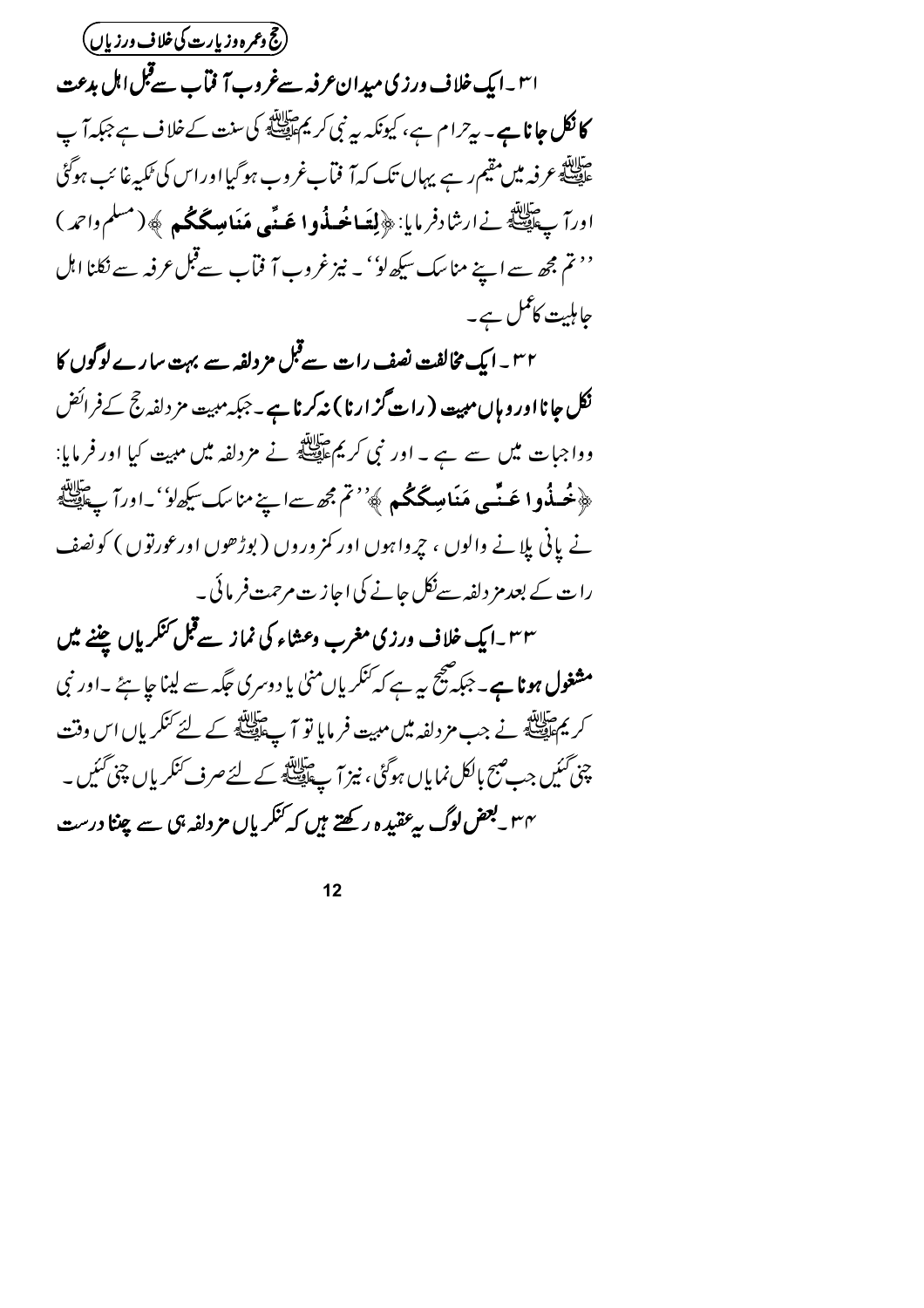(فحج دعمره وزيارت كي خلاف ورزياں)

ہے، پھر و ہ انہیں صاف کرتے اور دھوتے ہیں۔ ۳۵ ۔بعض لوگ ری جمار کے لئے *کسی کو دی*ل بنا کر گیار ہویں پا بار ہویں کی شام کوروانہ ہوجاتے ہیں جس کے سب وہ بعض میت اور رمی جمارترک کر دیتے مېں په اور جومبيت ورمي جمارترک کرد پےتو ايک تو وه گنهگار ہوگا د وسرااس پر دم دينا واجب ہوگا۔

۳۶ – ایک خلاف ورزی رمی جمار کے وقت شور وغل گا لی وگلوچ اور کنگریاں **پوری شدت وقوت کے ساتھ پھینکنا ہے ۔**اوراس مسکین کو پین<sup>نہیں</sup> کہ رمی جمارا یک عبادت ہے جواللہ کے ذکرکو قائم کرنے کے لئےمشر وع کیا گیا ہے،اوراس بات کی کوئی دلیل نہیں ہے کہ جسے کنگری مارا جار ہا ہے وہ شیطان ہی ہے ۔علا مہ مجمہ بن تیبمبین رحمہ اللّٰہ فر ماتے ہیں :'' رمی جمار کی حکمت ذکر اللّٰہ کا قیام اوراس کی تعظیم وَتکریم ہے ۔ البتہ بیرجو بیان کیا جا تا ہے کہ یہاں پر رمی شیطان کوغیظ وغضب دلانے کے لئے کی جا تی ہے،تو اس کی کوئی اصل و بنیا دنہیں ہے،اوراسی فہم کی بنیا دیرعوام جب جمرہ کے پاس آ تے ہیں تو شدید جذبہ اورغصہ سے اس کی طرف متوجہ ہوتے ہیں اور بڑی ۔<br>سنگریوں،لکڑیوںاور جوتوں سے مارتے ہیں''۔

ے۳ ۔ایک مخالفت رمی جمار میں دوسر ےکو وکیل بنانے میں تساہل وغفلت برتنا ہے۔ یہ جائزنہیں ہے۔ جہاں تک کمز ورلوگوں کی بات ہے تو رمی جمارکو مؤخر کرے یہاں تک از دحام کم ہوجائے ،البتہ اگر معذ ور ہوتو کسی کووکیل بنادے۔اور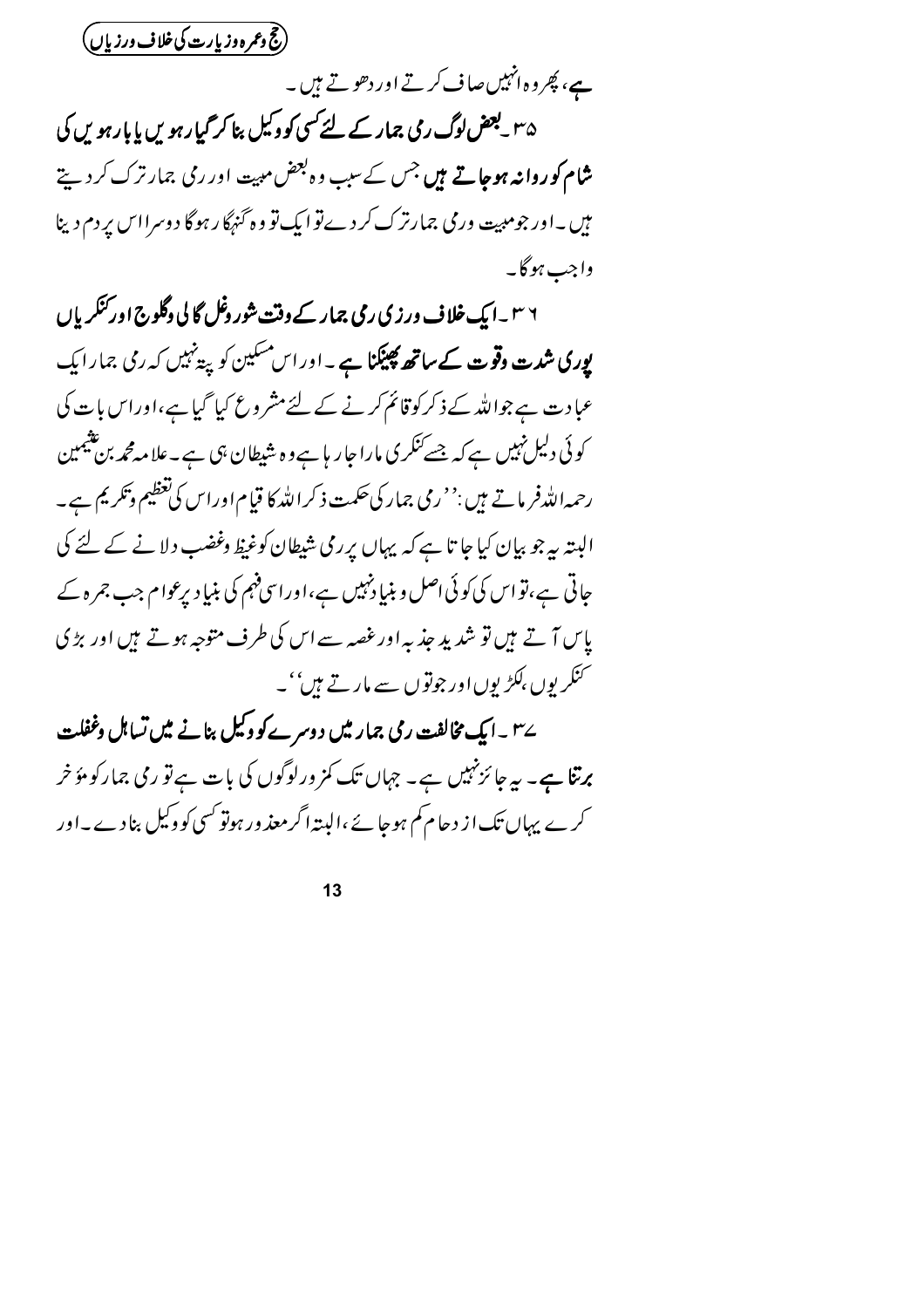(ح<del>ج دعمره وزیارت کی خلاف ورزیاں</del>) جو عاجز ہے تو اس کی طرف سے وہ وکیل بنے گا جو براہ راست رمی جمارکرے۔اور بعض <sub>گ</sub>ورتیں وکیل بنادیتی ہیں گرچہ و ہ7 خروقت میں قادر ہوجاتی ہیں، یا از دحام کم ہوجانے کے بعد مثلاً ، پہ غلط ہے،اس سے بچناجا ہٹے۔ ۳۸ ۔ایک مخالفت غیروقت میں ری جمارکرنا ہے،مثلاً یوم النحر ( قربانی کے دن ) کوئمام جمرات کورمی جمارکر تے ہیں ۔ جبکہ پوم انٹحر کوصرف جمرہ عقبہ کورمی جمار کرتے ہیں۔اورایک خلاف ورزی ایام تشریق میں دو پہرکوری جمارکرناہے،جبکہ عید کے بعد تنیوں ایام تشریق ( ۱۲،۱۱ اور ۱۳) میں ری جمار کا وقت ز وال تٹس کے بعد شروع ہوتا ہے۔

۳۹ \_ تشریق کی نتیوں را توں میں منی میں مبیت ( رات گزارنا ) نہ کرنا ہے، جبکہ وہ حج کے واجبات میں سےایک واجب ہے،اس میں کا ہلی وغفلت درست نہیں ہے۔اور جو بلا عذرمییت منی ترک کر دےاس پر دم واجب ہوتا ہے، (ایک بکراذ بح کیاجائے اوراس کا گوشت حرم کےفقراء پرتفسیم کر دیاجائے )۔ ۴۰ منی میں نماز وں کوج<del>م</del>ع کرکے پڑ ھنا۔ بی<sup>س</sup>نت کے خلاف ہے، کیونکہ نبی

کر پم حیالاتی منی میں ہرنما زکوجمع کئے بغیر قصر کے ساتھ اپنے اپنے وقت پر پڑھتے تھے۔ اور بھی ضرورت پیش آ جائے تو جمع کر نابھی جائز ہے، کیونکہ بی<sup>سفر</sup> کے درجہ میں ہے۔ <sub>ا</sub>ی یہ برکت حاصل کرنے کے لئے بعض جگہوں کی زیارت کا قصد کرنا مثلاً جبل عرفہ، غار حراء، نمی کریمﷺ کی پیدائش کی جگہ ، یاعلی رضی اللہ عنہ کے مکان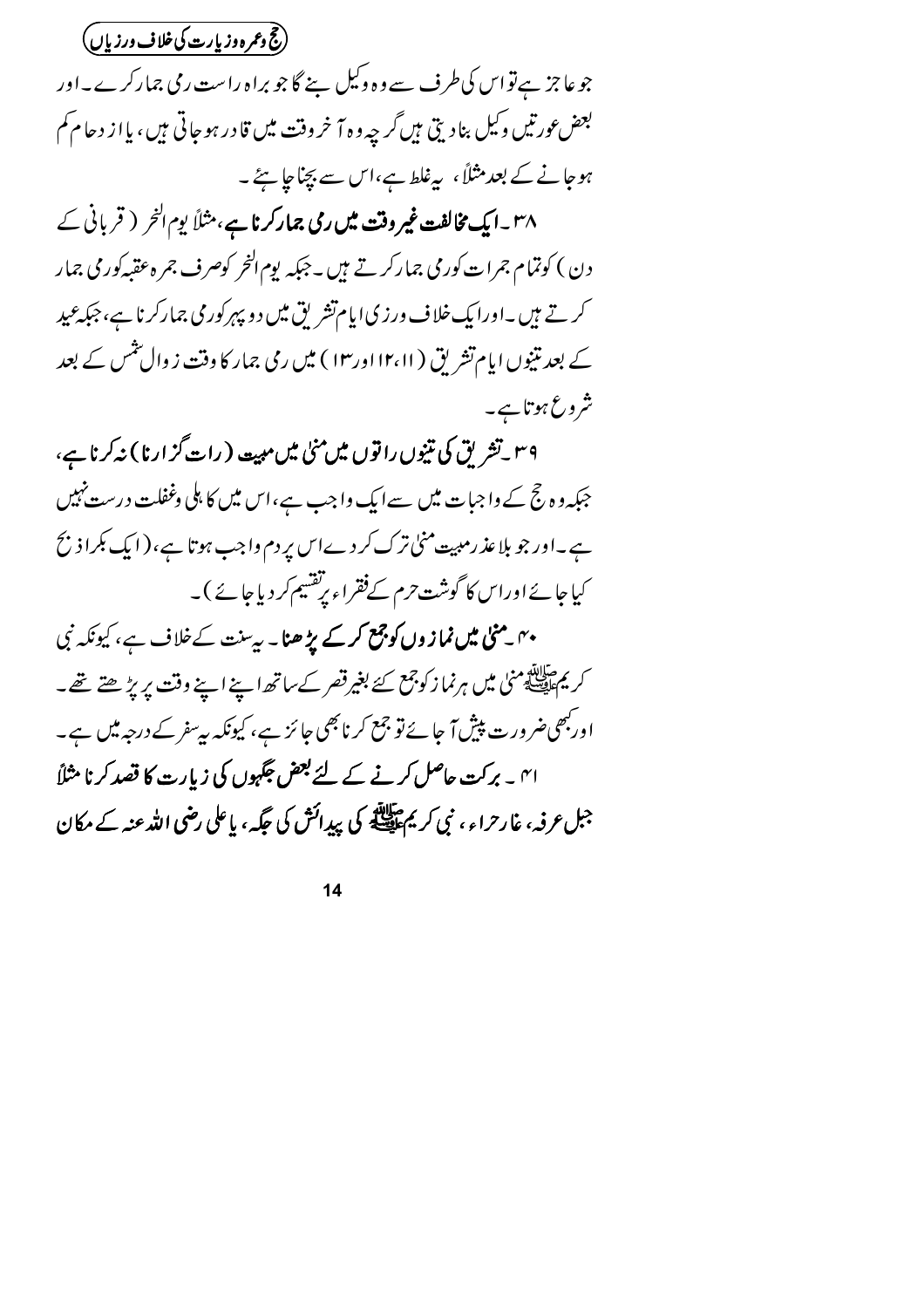(حج وعمر ه وزیارت کی خلاف ورزپاں) پ**يدائش، پابعض مساجد وغير ه** - كيونكه نبي كريم الاتار هي سے ان جگہوں كا قصد كرنا ثابت نہیں ہے،اس طرح وہ اپنے اوقات ( و پیپہ ) کوان نو ایجاد بدعتی افعال کے ذیر پعہ ضا ئع کر تے ہیں۔

۴۲ \_ بعض لوگ پیون در گھتے ہیں کہ مدینہ نبو یہ اورقبر نبی حالاتیہ کی زیارت کے بغیر حج ککمل نہیں ہوتا ۔اس سلسلہ میں جواحا دیث وآ ثارم وی ہیں مثلاً : (مَــــوْ، زَارَ قَبِيرِي كُنستُ لَيهُ شَـفِيعاً ، وَمَن زَارَنِي وَزَارَ اَبِي إبرَاهِيمَ فِي عَامِ وَاحِدٍ دَخَلَ المَجَنَّةَ)''جس نے میرِ کی قبر کی زیارت کی میں اس کی شفاعت کروں گا،اور جوشخص ایک ہی سال میری اور میرے باپ ابراہیم علیہ السلام کی زیارت كرے وہ جنت ميں داخل ہوگا''، (وَمَسن حَسةً المُهَيتَ وَلَسم يَبِزُدِنِي فَيقَيد جَ**ـفَـانِي** )'' جوْخص بيت الله كانج كرےاور مير كى زيارت نہ كرےاس نے ميرے ساتھ اجڈ پن کاسلوک کیا''،(وَمَن حَسَّجَ فَزَادَ قَبوی بَعدَ مَوتِبِي كَانَ كَمَنِ ذَادَنِ**ی فِی حَیَاتِی** )''<sup>جس</sup> نے حج کیااور میری موت کے بعد میری قبر کی زیارت کی ،گویااس نے مجھ سے میر کی حیات میں زیارت کی''،تو بہ سب کے سب موضوع اور گھڑ کی ہوئی احادیث ہیں، نبی کر یم اپلینکھ سے بالکل ثابت نہیں ہیں۔ ۴۳ ۔ ایک عظیم خلاف ورزی <sub>ہی</sub>ے جس میں مسجد رسول عل<del>یک ک</del>ے کی زیارت کرنے والےبعض لوگ مبتلا ہوتے ہیں کہ وہ مدینہ میں کچھ جگہوں ، یا بعض مسجد وں کی زیارت کے لئے جاتے ہیں جن کی زیارت مشروع نہیں ہے، ہلکہ بدعت ہے،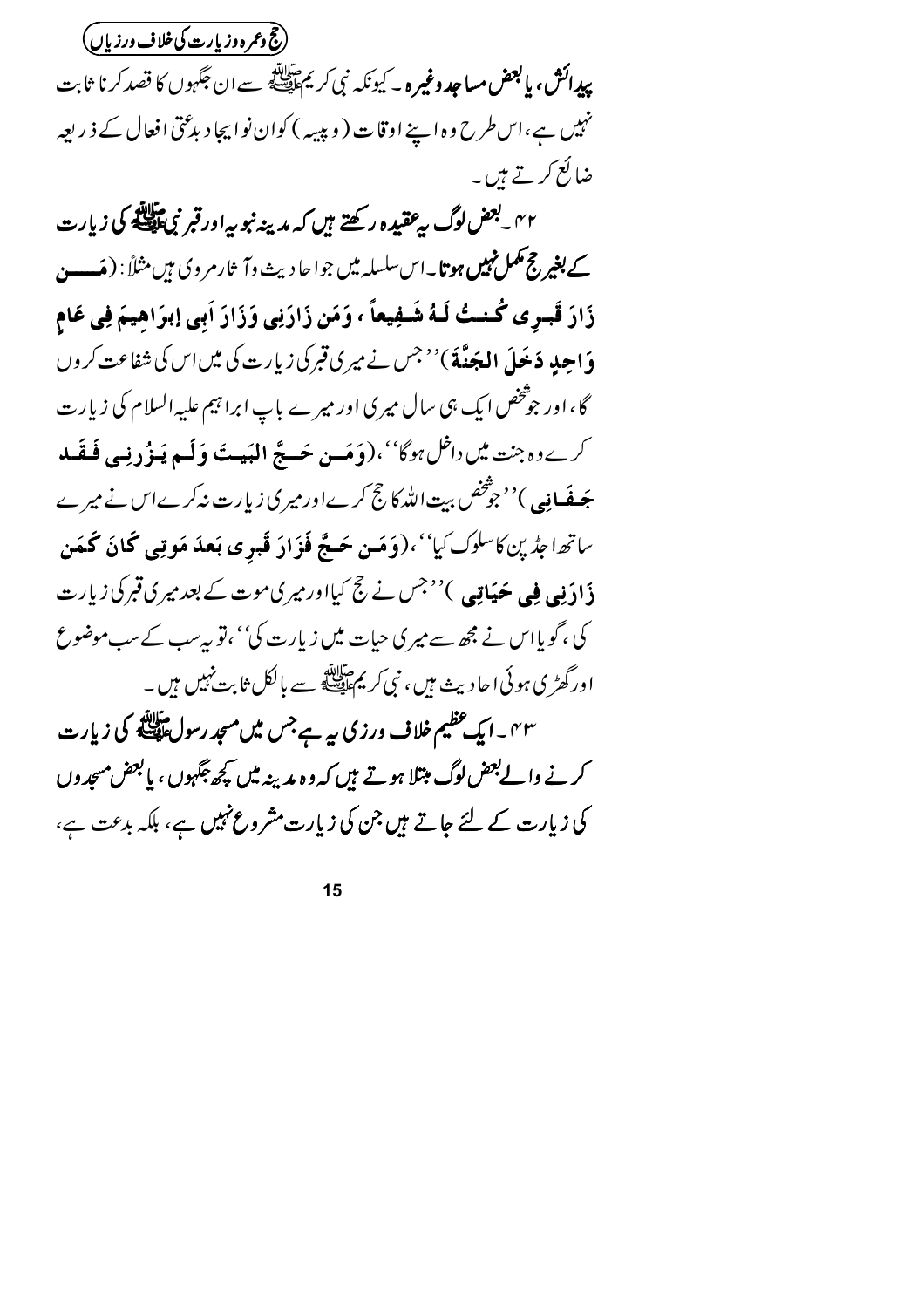(حج <sub>وعمر</sub> ه وزیارت کی خلاف ورزیاں)

مثلاً مسجد غمامہ،قبلتین اور سات مساجد وغیر ہ جگہوں کی زیارت جن کی زیارت کے لئے بہت سارے حاہل عوام اور بدعتی لوگ جاتے ہیں ۔ کیونکہ نما زیڑھنے کے لئے کسی خاص مسحد کا قصد واراد ہ سوائے مسجد نبوی اورمسجد قباء کے مشر وع نہیں ہے ، نیز مدینه کی قبرستان جیسے بقیع اورشہداءاحد کی زیارت مشر وع ہے۔اورعمر فاروق رضی اللہ عنہ سے ثابت ہے کہ انہوں نے کچھ لوگوں کو دیکھا کہ ایک جگہ میں نماز کے لئے اپنی باری کاانتظارکرر ہے ہیں ۔انہوں نے اس کے بارے میں دریافت کیا تو لوگوں نے بتایا کہ بیروہ مکان ہے جہاں رسول اللّٰہﷺ نے نماز بڑھی ہے۔ بیرِّن کرانہوں نے فر مایا:'' کیاتم جایتے ہوکہا ہے انبیاء کےآ ثارکومساجد بناڈ الوبم سے پہلی امت اسی سبب سے ہلاک ہوچکی ہے، جسےنماز کاوقت یا لےوہ پڑ ھے لےور نیگز رجائے''۔ ۴۴ - ایک مخالفت سرعقید ہ رکھنا ہے کہ مدینہ منور ہ میں کچھ خاص دنوں مثلاً سات پا آٹھ دن کے لئے ا قامت کرناضر وری ہے۔علامہ البانی رحمہ اللہ نے فر مایا: ''اس سلسلہ میں وار د حدیث ضعیف ہے جس سے حجت قائم نہیں ہوسکتی،لہٰذااس پر عمل جائزنہیں''۔ ۴۵ ۔ایک خلاف ورزی مسجد نبوی میں نمازیڑ ھنے سے قبل نبی کر یم عالقہ کی قبر کی زیارت ہے۔

۴۶ - ایک مخالفت نمی کریمﷺ کی قبر کی کھڑ کیوں اور حالیوں کو برکت حاصل کرنے کے لئے مس دلمس کرنا ہے۔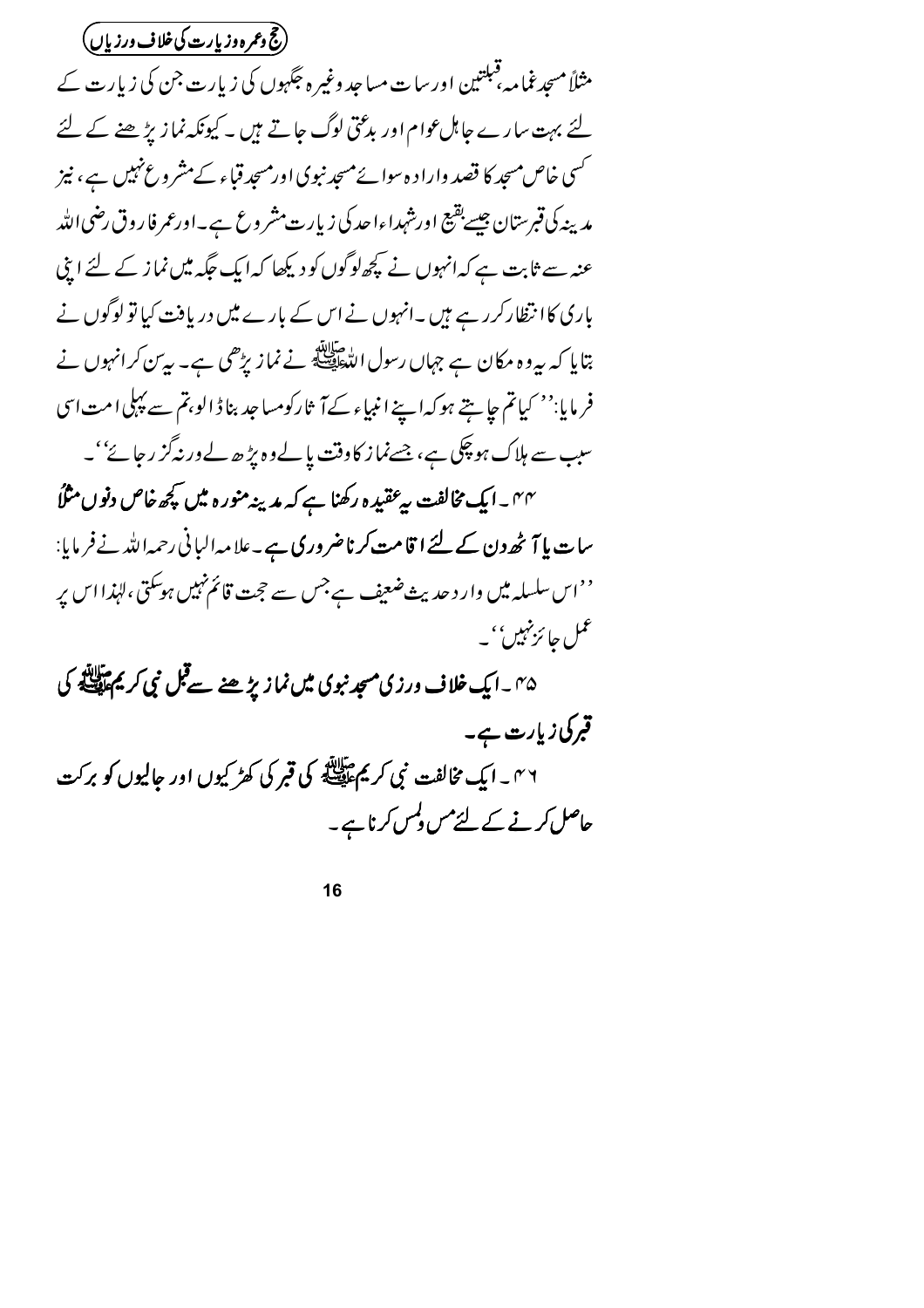(فحج دعمره وزيارت كى خلاف درزياں) ے<sub>″ ~</sub>ایک خلاف ورزی قبر نبیﷺ کی دیوارکو بوسہ دینایااسٹلام کرنا ہے ۔ ۴۸ ۔ ہرنماز کے بعد سلام پڑھنے کے لئے قبر نبی ایک کا قصد کرنا ہے ۔ ۴۹۔زیارت کرانے والوں کا حاجیوں کی جماعتوں کوحجرہ شریفہ کے پاس، یا اس سے ہٹ کر بلند آ واز سے بعض اذ کا رواوراد کی تلقین کرنا اور پھران لوگوں کا اس سے بھی بلندا واز سے دو ہرانا۔ ۵۰ په رسول الله علاقله کې قبر کو چھونا اور پوسه د بيا په په عمل انټائي خطرناک بدعت ہےاوراللہ تعالیٰ کےساتھ شرک کا ذیر بعیصی ۔ ۵۱ به رسول الله الله عليه الله كوريا را اور آب الله سيما الله عن عاجت وضرورت طلب کرنا ۔ یہ اللہ تعالیٰ کے ساتھ کفر اور عبادت میں اس کے ساتھ شرک ہے ، کیونکہ د عاعبا د ت ہےاورعبا د ت اللہ تعالیٰ کےعلاوہ کسی کے لئے کرنا جائزنہیں ہے۔ ۵۲۔نماز کی طرح دا ئیں ہاتھ کو بائنیں ہاتھ پر رکھے نبی کریم ایک پھر کی قبر کی طرف رخ کرنا ۔ ۵۳ ـ ایک بد مخی مخالفت د عا کے وقت رسول اللہﷺ کواللہ کے پاس وسیلہ بنانا ہے۔ ۵۴ ـ اورایک مخالفت امر بالمعروف والنمی عن الممکر اور دعوت الی الله کو ترک کرناہے۔ اے اللہ! تو ہمارےممل کو خالص اپنی رضا وخوشنودی کے لئے اور اپنے